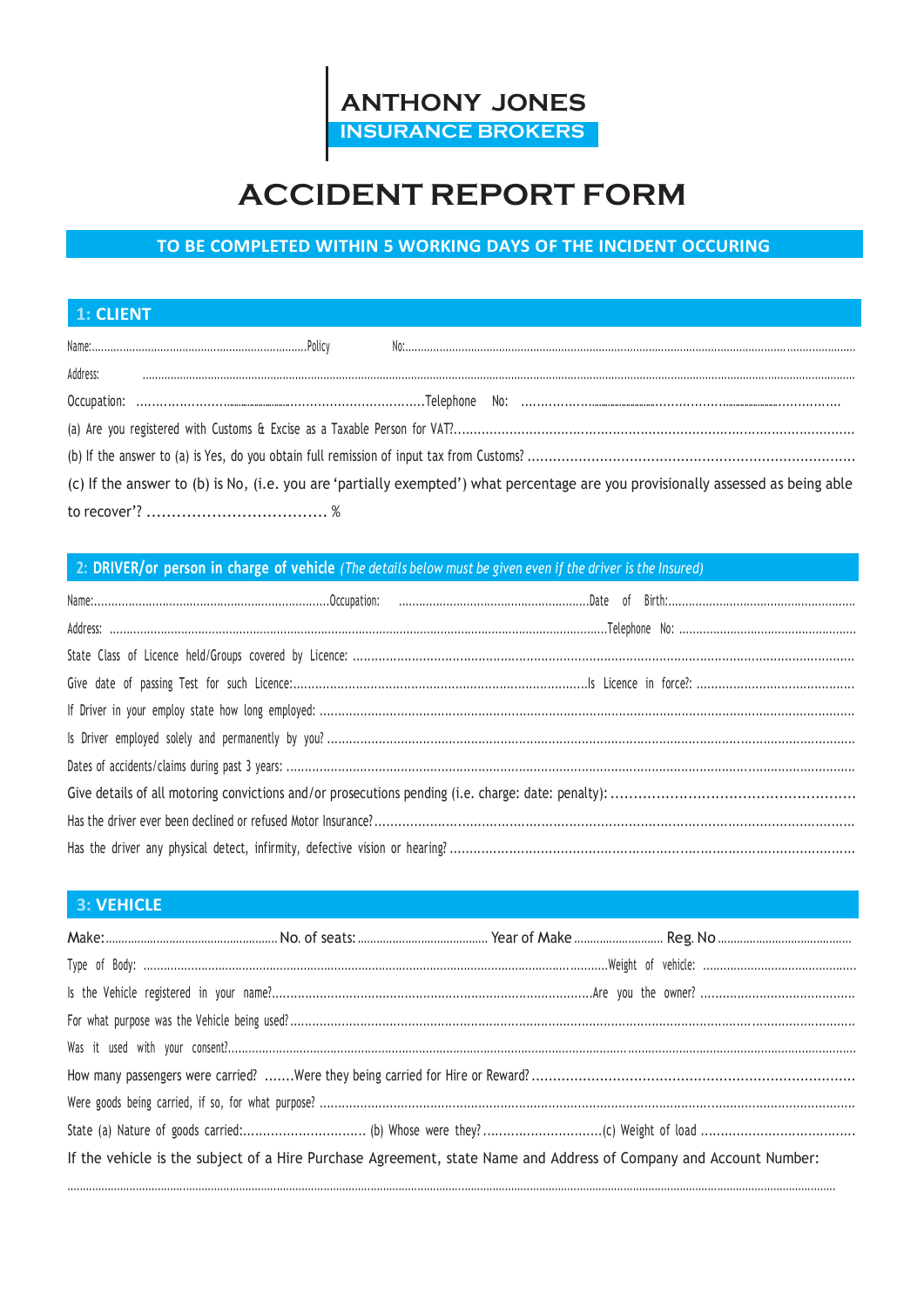**ANTHONY JONES INSURANCE BROKERS** 

#### 4: DAMAGE TO CLIENT'S VEHICLE

Is there any damage to you vehicle? YES / NO

Are you wanting to claim? YES / NO

(PLEASE IDENTIFY THE AREAS OF DAMAGE ON THE APPROPRIATE VEHICLE BELOW)

| Is the vehicle still in use? YES/NO                                                                                                                                                                                                                         | Is the vehicle in storage incurring charges YES/NO |
|-------------------------------------------------------------------------------------------------------------------------------------------------------------------------------------------------------------------------------------------------------------|----------------------------------------------------|
|                                                                                                                                                                                                                                                             |                                                    |
|                                                                                                                                                                                                                                                             |                                                    |
| Do you want insurers to appoint an approved repairer? of not Please forward a repair estimate and photos showing the<br>following<br>The Damage to the Vehicle<br>$\circ$<br>Identification shot showing the vehicle and registration as a whole<br>$\circ$ |                                                    |
| <b>5: POLICE</b>                                                                                                                                                                                                                                            |                                                    |
| Did Police take particulars? Yes / No                                                                                                                                                                                                                       |                                                    |
|                                                                                                                                                                                                                                                             |                                                    |
|                                                                                                                                                                                                                                                             |                                                    |
| 6: THIRD PARTY - If more than one vehicle please continue on separate sheet                                                                                                                                                                                 |                                                    |
|                                                                                                                                                                                                                                                             |                                                    |
|                                                                                                                                                                                                                                                             |                                                    |
|                                                                                                                                                                                                                                                             |                                                    |
|                                                                                                                                                                                                                                                             |                                                    |
|                                                                                                                                                                                                                                                             |                                                    |
|                                                                                                                                                                                                                                                             |                                                    |
|                                                                                                                                                                                                                                                             |                                                    |
|                                                                                                                                                                                                                                                             |                                                    |
|                                                                                                                                                                                                                                                             |                                                    |
| Approx                                                                                                                                                                                                                                                      |                                                    |
|                                                                                                                                                                                                                                                             |                                                    |
|                                                                                                                                                                                                                                                             |                                                    |
| All third party correspondence must be forwarded immediately                                                                                                                                                                                                |                                                    |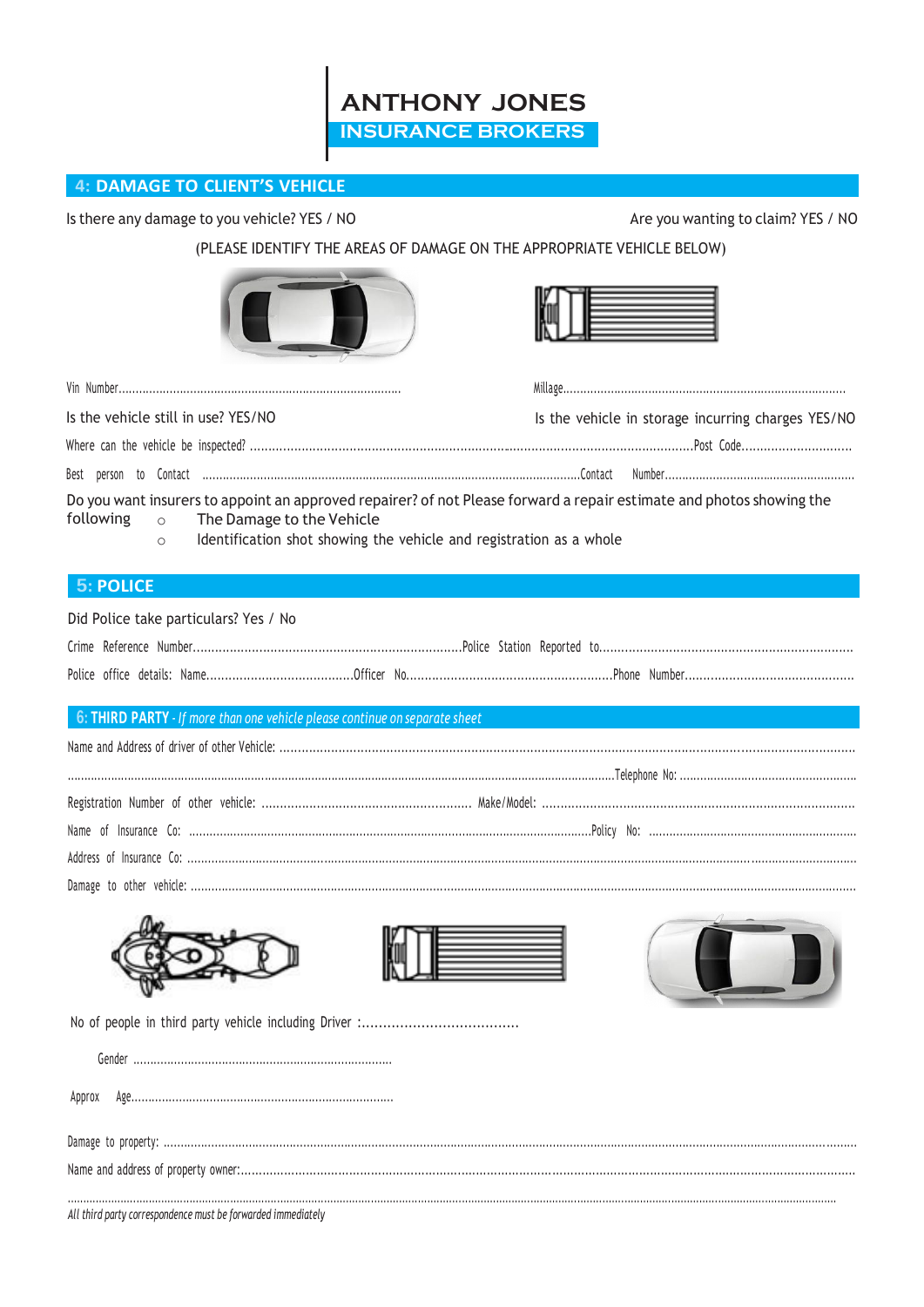

#### **7: INJURED PERSONS**

| Injured Passengers IN YOUR VEHICLE:          | Injuries - IN OTHER VEHICLE or to PEDESTRIANS: |
|----------------------------------------------|------------------------------------------------|
|                                              | Name:                                          |
|                                              | Address:                                       |
|                                              |                                                |
|                                              |                                                |
| Taken to Hospital?  Seatbelt worn?           | Taken to Hospital?  Seatbelt worn?             |
| $\overline{2}$                               | Name:                                          |
|                                              | Address:                                       |
|                                              |                                                |
|                                              |                                                |
| Taken to Hospital?  Seatbelt worn?           | Taken to Hospital?  Seatbelt worn?             |
| 3                                            | Name:                                          |
|                                              | Address:                                       |
|                                              |                                                |
|                                              |                                                |
| Taken to Hospital?  Seatbelt worn?           | Taken to Hospital?  Seatbelt worn?             |
| Please continue on separate sheet if need be |                                                |

#### **8: WITNESSES**

|  | Details of INDEPENDENT witnesses: |
|--|-----------------------------------|
|  |                                   |
|  |                                   |
|  |                                   |
|  |                                   |
|  |                                   |
|  |                                   |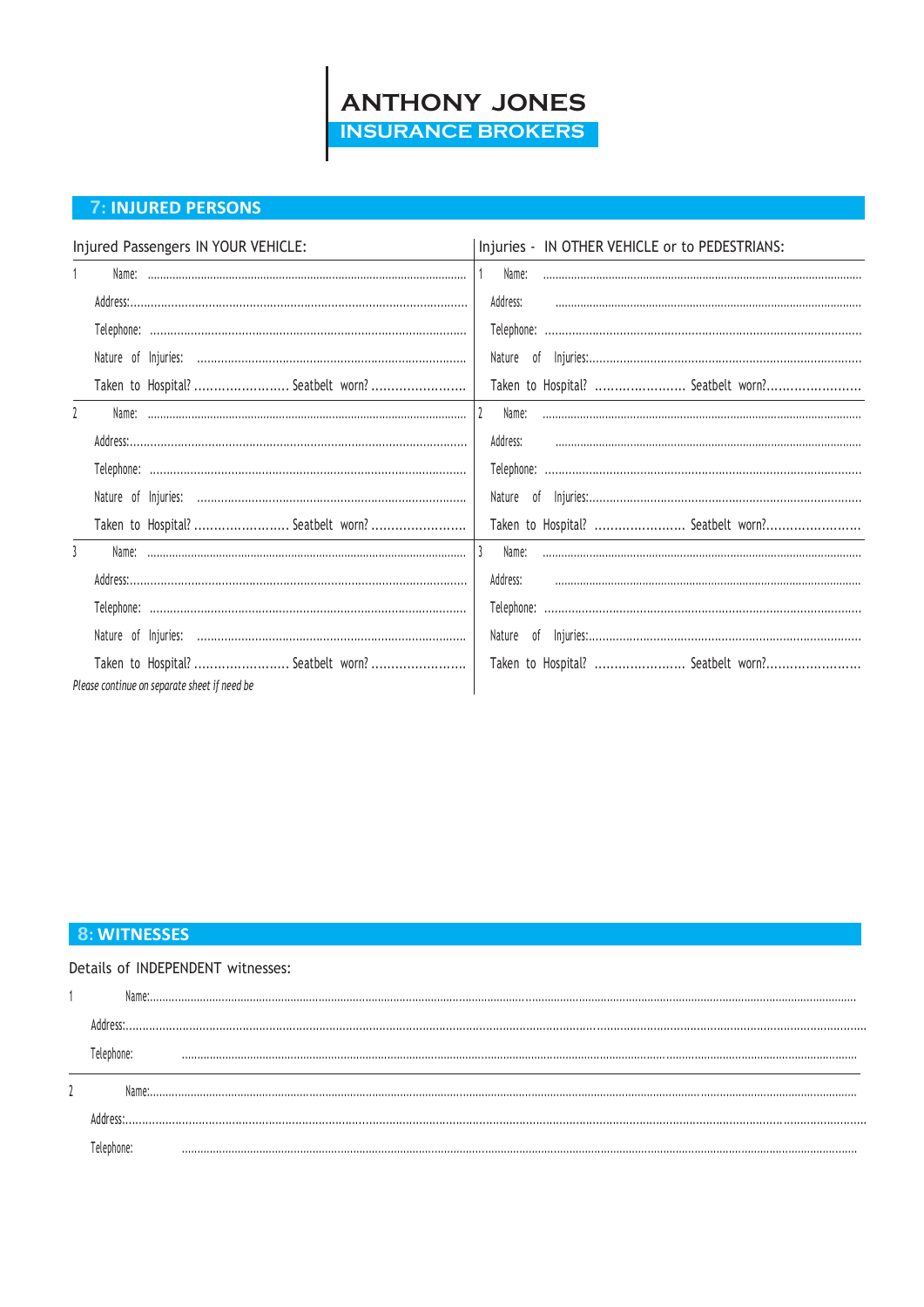

### **9: SKETCH OF ACCIDENT**

Please indicate width of road, distance of your vehicle from kerb, directions of travel, nature and positions of Road Signs and relative importance of roads and positions (with measurements) of all vehicles and/or persons involved.